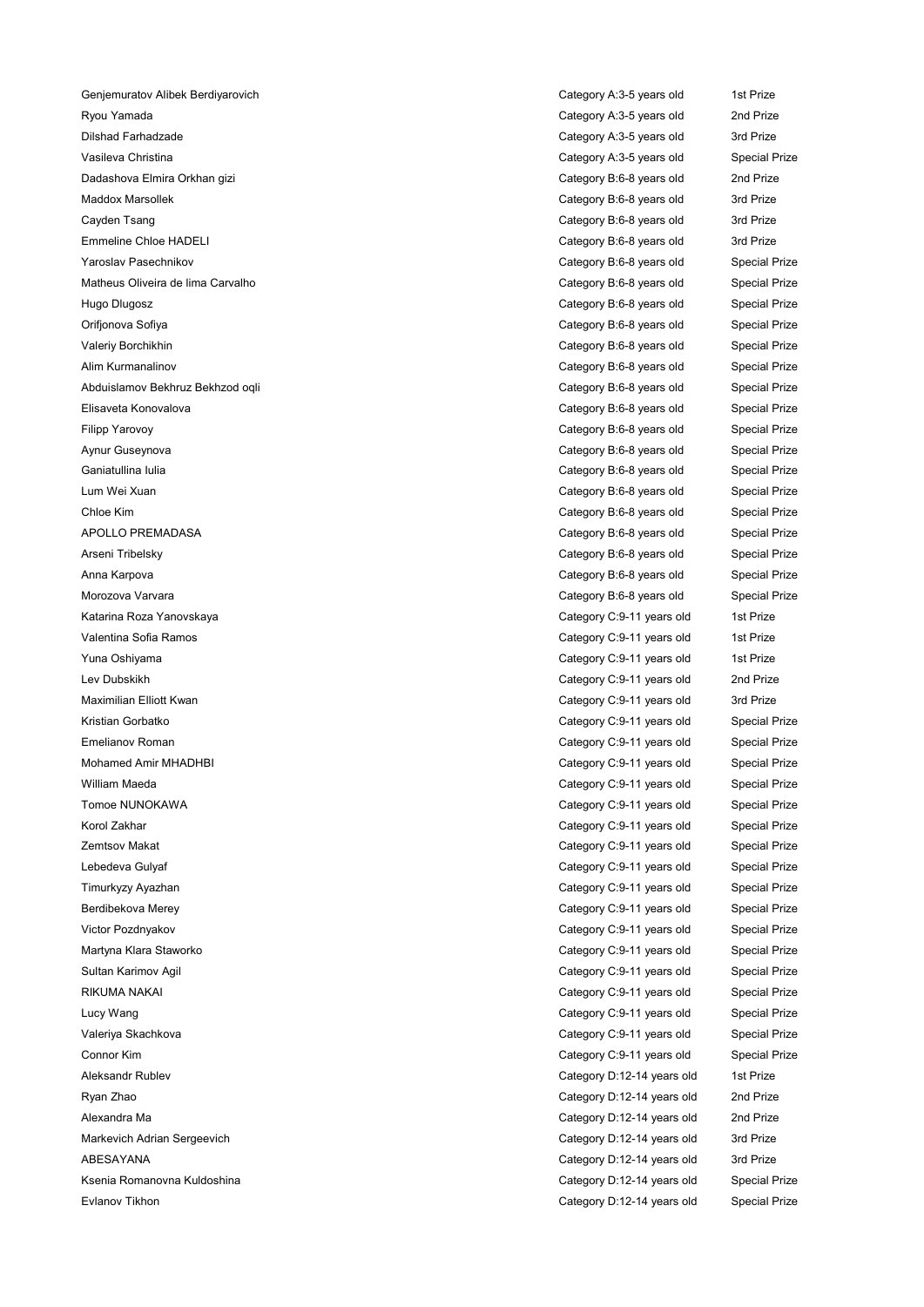Caterina Ayane Caiani (Nakamura) Category D:12-14 years old Special Prize Петровский дмитрий валерьевич Category D:12-14 years old Special Prize Анастасия Артемовна Семенюк Category D:12-14 years old Special Prize Tristan Park Category D:12-14 years old Special Prize Mkrtumyan Milena Category D:12-14 years old Special Prize Olga Pritykina Category D:12-14 years old Special Prize Kamilya Ismagulova Category D:12-14 years old Special Prize Daria Agurova Category D:12-14 years old Special Prize Mustafaeva Nigina Category D:12-14 years old Special Prize Kazimir Elizaveta Category D:12-14 years old Special Prize Bakhteeva Karolina Category D:12-14 years old Special Prize Allison Kim Category D:12-14 years old Special Prize Sharifianova Marianna Category D:12-14 years old Special Prize Mayuko Ujiie Category D:12-14 years old Special Prize Antian JIANG Category D:12-14 years old Special Prize Захаров Максим Category D:12-14 years old Special Prize Загребнева Юлия Викторовна Category D:12-14 years old Special Prize Rzazade Asim Gasanaga olgi Category D:12-14 years old Special Prize Slutsker Tamara Category E:15-17 years old 1st Prize Shipunov Kirill Olegovich Category E:15-17 years old 2nd Prize Yelena Torosyan Category E:15-17 years old 2nd Prize Miriam Powrósło Category E:15-17 years old 2nd Prize Syvash Kateryna Category E:15-17 years old 3rd Prize Szymon Mikuszewski Category E:15-17 years old 3rd Prize Vakulich Vladimir Category E:15-17 years old 3rd Prize Shermatov Aziz Shuxratovich Category E:15-17 years old Special Prize Ashley Zhang Category E:15-17 years old Special Prize Mamadjanova Gulirano Category E:15-17 years old Special Prize Oleh Svitlytskyi Category E:15-17 years old Special Prize Hiu Yi Wai Category E:15-17 years old Special Prize Sobylsky Dmitry Category E:15-17 years old Special Prize Tussenova Kamila Category E:15-17 years old Special Prize Chia Ren Cher Category E:15-17 years old Special Prize Emanuel Sint Category E:15-17 years old Special Prize ALEXANDER KALISCHEWSKI Category E:15-17 years old Special Prize Olga Lutsenko Category E:15-17 years old Special Prize Lyashok Darina Category E:15-17 years old Special Prize Ivan Iskeev **Category E:15-17 years old** Special Prize Shinomiya Kiho Category E:15-17 years old Special Prize Fujita Tomoya Category E:15-17 years old Special Prize YU-CHUN,TUNG Category E:15-17 years old Special Prize Ayaka Toi Category F:18-20 years old 1st Prize Shurkina Veronika Andreevna Category F:18-20 years old 2nd Prize Nakaji Riko Category F:18-20 years old 2nd Prize Ivan Rogachev Category F:18-20 years old 3rd Prize Artur Ociepka Category F:18-20 years old Special Prize Sopilnyak Polina Category F:18-20 years old Special Prize Kosumbaev Zhangir **Category F:18-20 years old** Special Prize Svetlana Ulanova Category F:18-20 years old Special Prize Emilia Kwaśniewska Category F:18-20 years old Special Prize Max Li Category F:18-20 years old Special Prize Самандар Мамазокиров Абдурашидович Category F:18-20 years old Special Prize Askarova Diana Category F:18-20 years old Special Prize

Arina Serebrennikova Category D:12-14 years old Special Prize